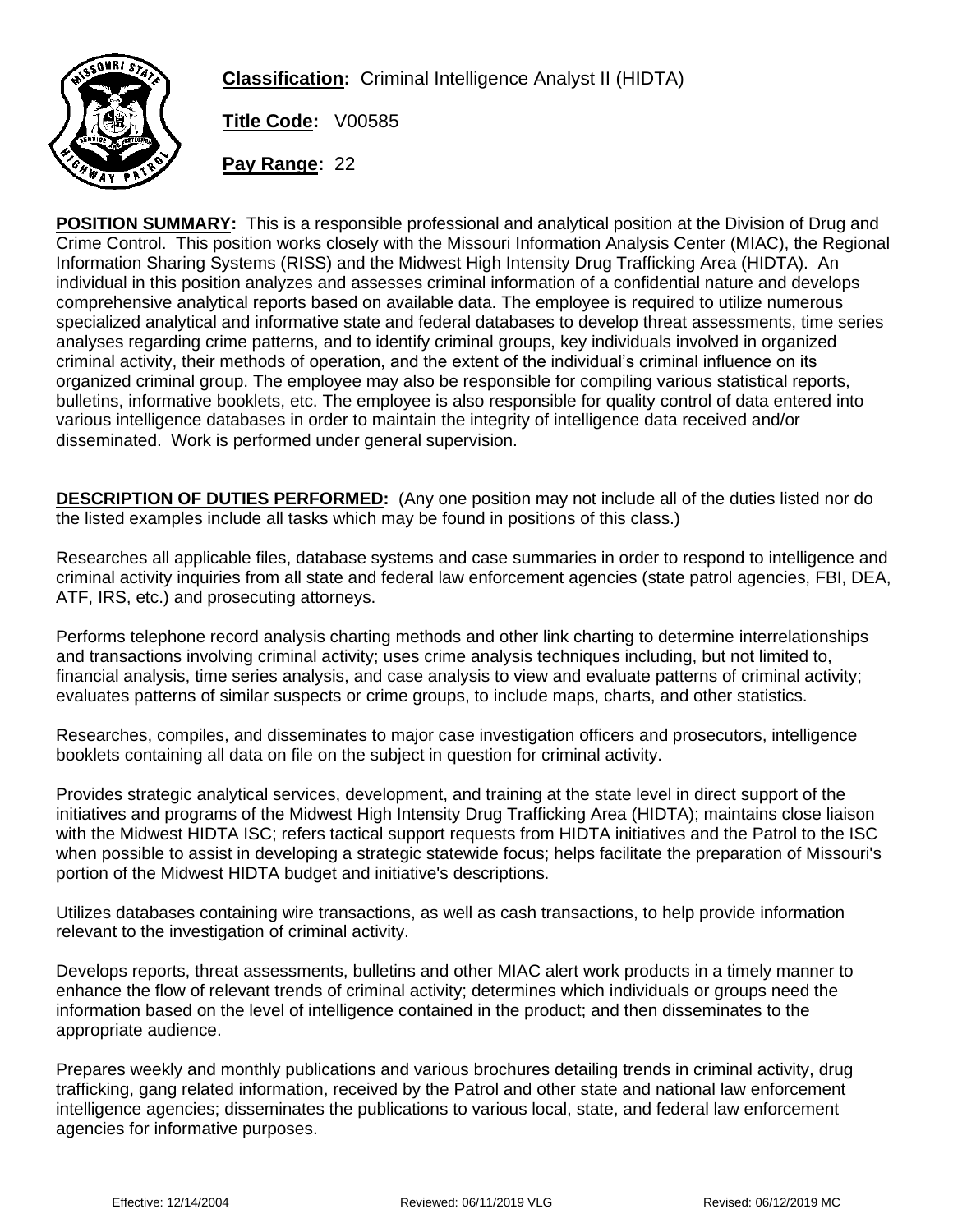## **Classification:** Criminal Intelligence Analyst II (HIDTA) **Page 2** Page 2

Rotates with other analysts within the division to be on standby to respond to emergency situations.

Performs training and provides presentations at various Patrol divisions and other law enforcement agencies on analytical services the Division of Drug and Crime Control (DDCC) makes available.

Inputs and monitors intelligence information in 28 CFRPart 23 compliant databases.

Performs other work-related duties as assigned.

**REQUIRED KNOWLEDGE, SKILLS, AND ABILITIES:** Knowledge of law enforcement terminology and narcotics investigative techniques.

Knowledge in the collection, analyzing and dissemination of criminal intelligence information.

Knowledge of modern office databases, (Microsoft Excel, Word, Lotus Notes).

Ability to properly handle, store, secure, destroy, and mark classified and other sensitive documents.

Ability to work in a secure operating environment with access to classified and sensitive information.

Ability to research a voluminous number of databases in order to find information on individuals utilizing very little previous information on the subject (e.g., telephone number only, last name, alias, etc.).

Ability to perform tedious intelligence searches while maintaining high quality control and proof reading skills in the performance of job tasks.

Ability to work under extreme pressure and time limits.

Ability to multitask and determine high priority tasks in accomplishment of daily duties.

Ability to analyze intelligence information, submitted documents and statistical data present findings of fact in written and graphic form.

Ability to prepare and provide both oral and written presentations to large groups of both civilian and law enforcement professional.

Ability to organize, prioritize and plan work effectively.

Ability to gather, assemble, correlate and analyze facts and devise solutions to problems.

Ability to display a professional appearance and demeanor consistent with the expectations of the Missouri State Highway Patrol.

Ability to represent the Highway Patrol on panels, committees, task forces etc., working on Missouri's drug issues and other criminal activities.

Ability to work with highly sensitive information in a confidential and professional manner and maintain the information as such.

Ability to prepare highly technical and detailed threat assessments and surveys regarding crime in the state of Missouri.

Ability to operate basic office equipment as detailed in the description of duties.